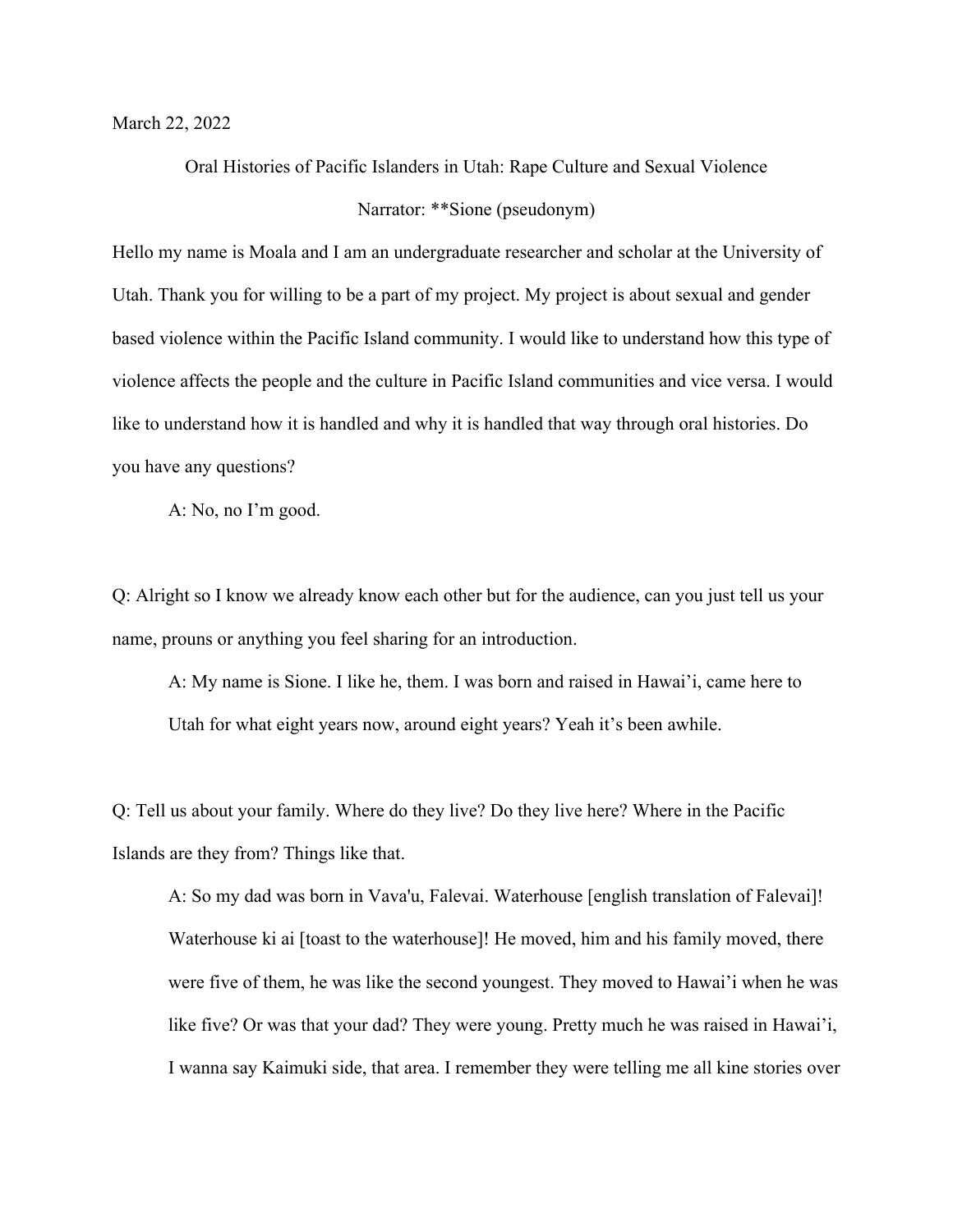there, but I was raised in Kalihi for like pretty much sixteen - seventeen years. Cause the last year, no sixteen years cause the last two years was in Waipahu and then I moved here to Utah. My family didn't move here till I was nineteen, so a year after I moved here to Utah. We've been living here for like a while now. We've been in West Valley the whole time pretty much, there's like three of us. I'm the oldest. I don't know what you want me to say bro … I'm not an open person so.

Q: The first little section is Taboo. So what is a taboo topic or subject in Tongan, Pacific Island families?

Narrator: Which one you wanna talk about?

Interviewer: Anyone you feel you wanna talk about.

A: It's a lot about, the most taboo thing I can think of as a broad generalization is like shame. Anything that will bring shame to … even just yourself, you're not supposed to talk about just because I've noticed a lot of Poly [polynesian] cultures, not even just Tongan, a lot of Poly cultures it's about face, about respect. So if you bring any form of shame, you're not supposed to talk about it, be it abuse sexual or physical or like… just you doing something supposedly bad in the eyes of society you're not supposed to talk about it even if it's the smallest thing, you're not supposed to talk about it. And my problem with that is if you don't talk about it how the fuck are you supposed to learn. That's a broad generalization of taboo would be like shame.

Q: You kind of explained this, why are these issue taboo is shame. Because it brings shame …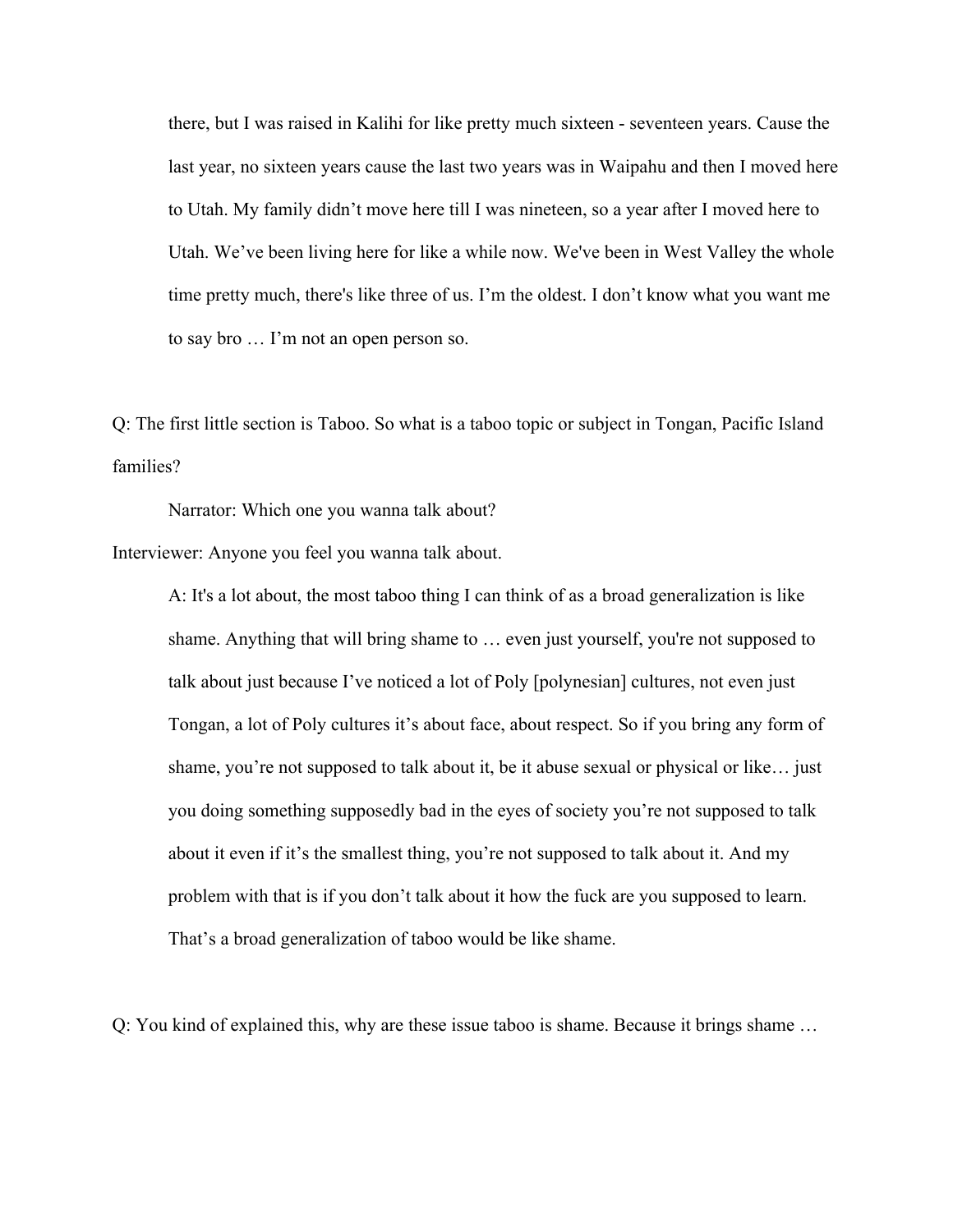Narrator: Yeah it brings shame to the family. It makes you like what they would call pride or respect. It's just so stupid.

*Interviewer: You kind of answered this too..*

Narrator: Well maybe I can expand on it

Q: Yeah, but what makes them difficult to talk about?

A: Just because the moment you try to bring our anything, "shameful" is the moment that everybody condemns you for it. Instead of learning what was wrong from your mistake, you instead internalize it and that shit fucks you up right there. It's not even like you, you're not able to learn, everyone around you, your friends, your family, what have you, they're not able to learn from your mistake. And that right there is how we repeat the cycle of trauma, abuse, all this bullshit, to put it like bluntly.

Q: What are some of the responses you have experienced or witnessed when a taboo topic is brought up?

A: Right off the bat it's either, you're told to shut up or they change the subject as quick as possible. No one wants to talk about it. It is like… everyone tries to shut you up about it and that's what I mean when like no one is able to learn, because no one talks about. Like you're not allowed to at all. The only time I've been able to talk about it was with the younger generation because we're more open about it. Because we've all started to notice like "hey this shit is common as fuck." But the old folk, the moment you bring it around the old folk is the moment that they're just like "no don't talk about it." Even if it's just between us young folk, nowhere near them and we're just tryna like not even to learn and heal with each other I guess you could say commiserate together. But again the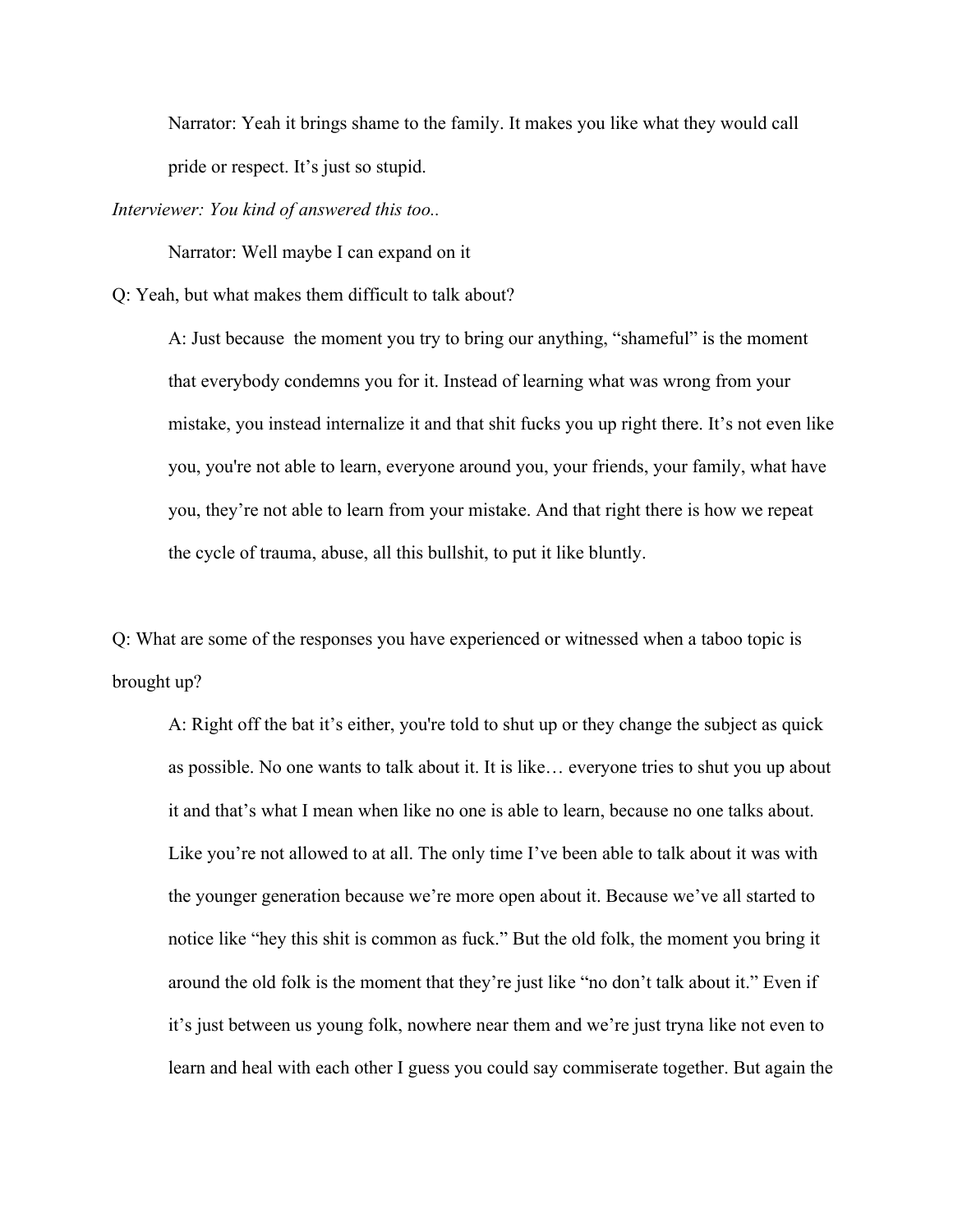old folks are just like, "no, no." That's why I feel like a lot of our generation is starting to follow their footsteps because we're continually told over and over again, repetitively, "stop talking about it." I hope some of these answers are actually making sense.

Q: Yeah they are, thank you.

Narrator: Yeah because I know my ADD ass is just like "eerrr."

A: Yeah, just answer the questions to the best of your ability so you're good. Next one is, do you think that your upbringing and your cultural identity affected your own reaction and how so?

A: Yes absolutely. Absolutely because again we're not allowed to talk about it, the thing is it's not even only shame that we're not supposed to talk about we're not supposed to talk about a lot of things. Not even just trauma and abuse and shit, but like sometimes even our emotions we're not allowed to talk about or like … yeah just our emotions. We are not able to process it in a healthy way and that is why a lot of us go towards substance abuse or just abuse in general and toxic relationships. Because we are not really able to process our emotions in a healthy way. Like I, myself, can say that I have done that because I didn't know how to process that and it wasn't until I got out of the culture and actually was able to broaden my horizon and see forms of other cultures and traditions and actually learn and educate myself. Stop being ignorant I guess you could say to put in bluntly again. Yeah cause I remember at one point I was going through a very hard, as young as this may sound at the time I was like sixteen or seventeen all the way until I was twenty - three. That is how long I was going through a very bad substance abuse. I was doing so much drugs. I was an alcoholic for sure. I was a pothead. I did all types of shit and I was doing stupid shit, because again I didn't know how to process my trauma in a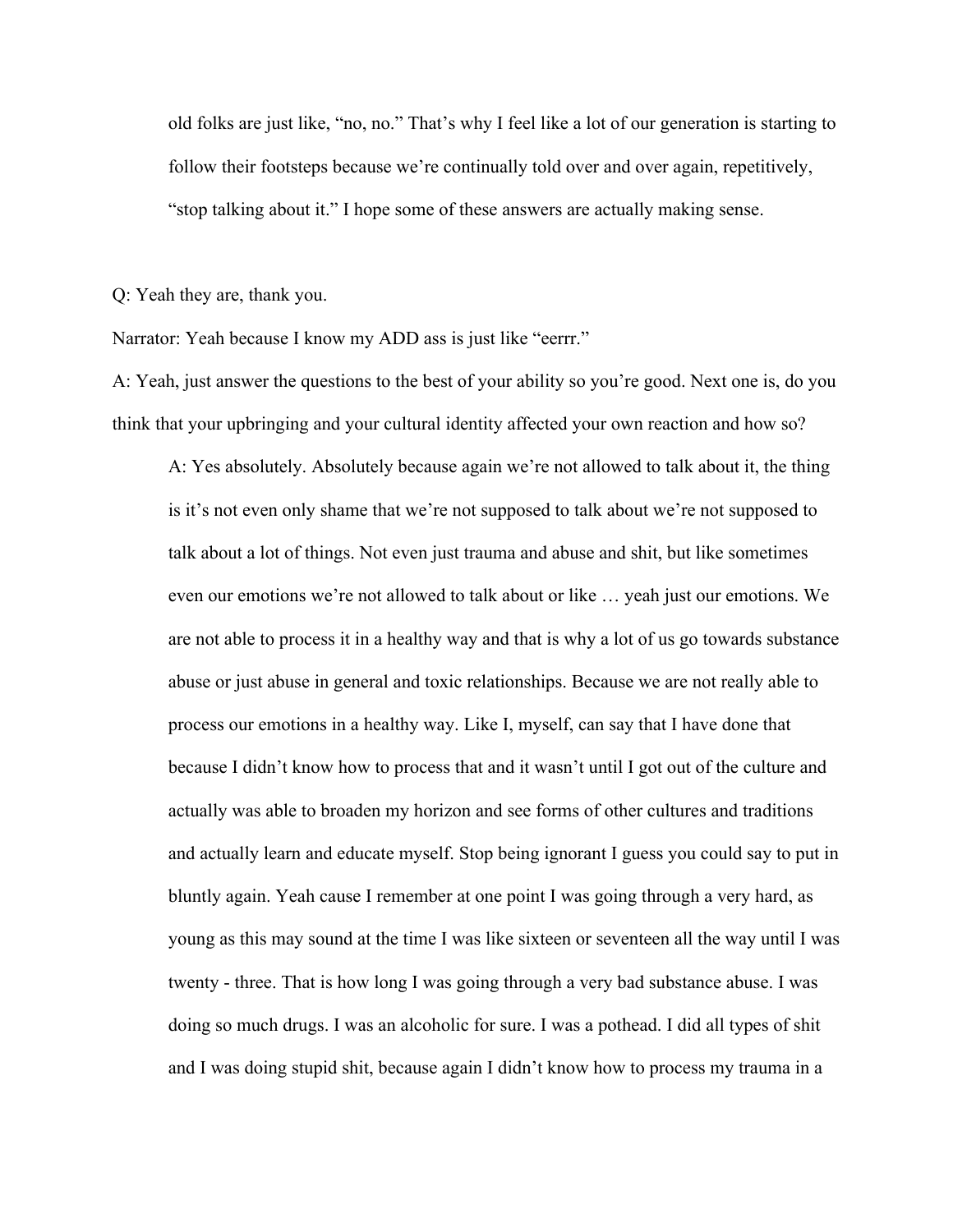healthy way, because again we weren't taught that we weren't allowed to be able to teach each other that. But again that's just more of a personal point of view. We all have our own shit.

## *Interviewer: Yeah just from your perspective.*

Narrator: Yeah just my perspective because that's what I've been able to see.

Q: How does not talking about these taboo topics of shame, abuse, and what not impact Tongan families or even your own immediate family?

A: As a broad generalization I would say that it impacted us because a lot of us now see, like it has been so normalized that we see it as an everyday thing. That we now look at trauma and all that shit and be like, "oh that's fine. It happened to me, it happened to my aunt, it happened to x,y, and z." That is why it's still able to go, that's what I mean when I say we continue this cycle of trauma because we don't talk about it, because we allow it. That's why a lot of us are in these toxic relationships and toxic situations in general because that's what we were taught, well that's not what we were taught that's what we see as a normal thing

Q: And then this is kind of the last question of this taboo section moving towards rape culture. What are some cultural beliefs or practices that you know of that are prevalent in the comunity that affect reactions to sexual violence? I hope that makes sense

Narrator: No I get that, I get that.

Q: Within the home, sexual violence within the home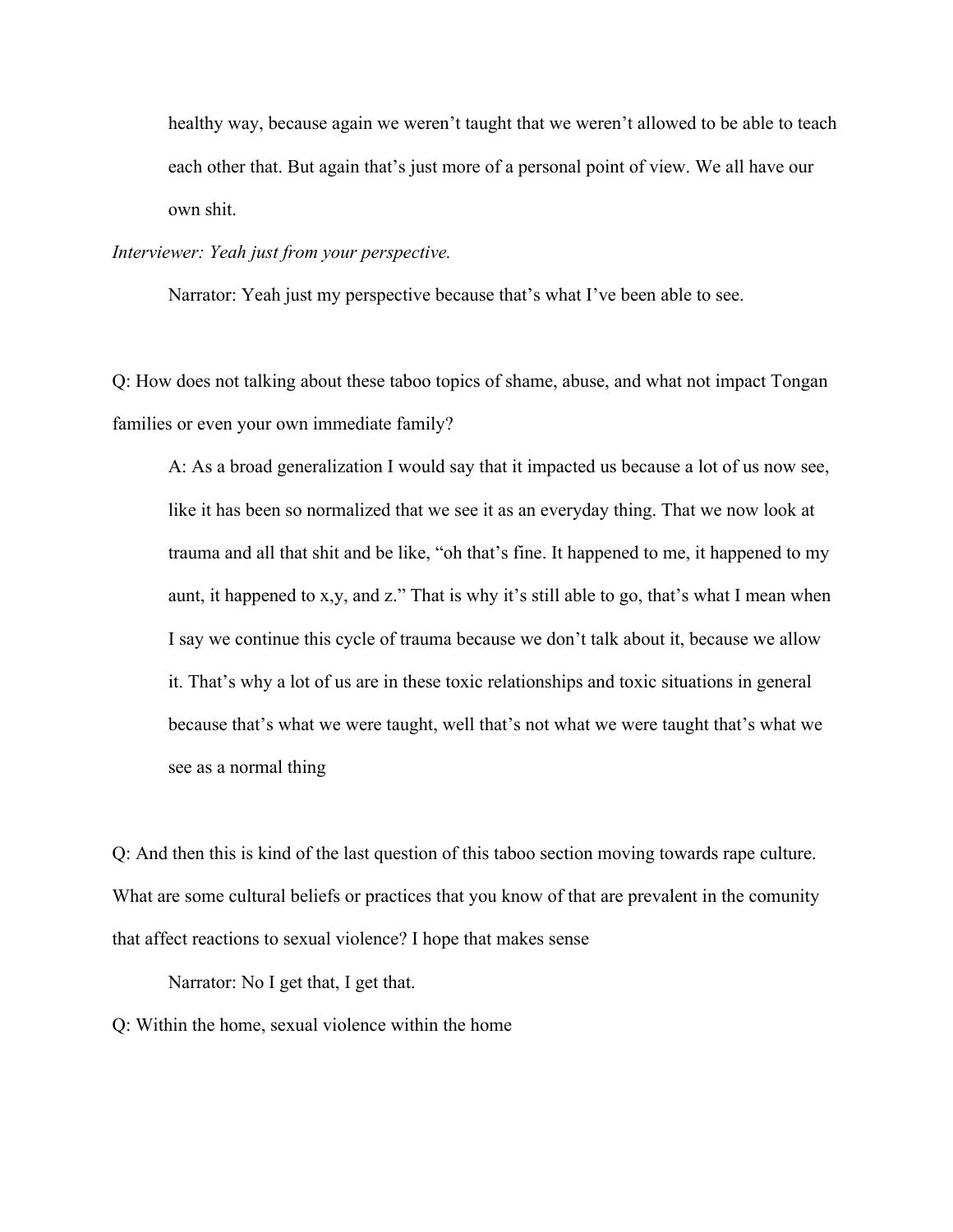A: Again I would just say us not talking about anything cause we're not able to be like, "yo this person hurt me. This person did something to me. It's because of that that we have to keep ourselves quiet, that it's so prevalent because we are, again we're not able to talk about it. We are shamed into not talking about it, or condemned about it. More often than not, there is so much victim blaming in the Poly [Polynesian] community, that is why we don't say anything. That is another I guess you could say "tradition" of us Polys is that we victim blame so hard and that is why many of us will not say anything. That is why it is continually practiced because we don't say anything, we're not allowed to say anything because again we are either codemned or victim - blamed.

Q: Next section, we're basically already in there, but it is rape culture and sexual vioolence. Are you familiar with the term rape culture?

A: Yes, unfortunately.

Q: Ok so do you think rape culture has affected Tongan, Samoan, Pacific Islander cultural practices and beliefs?

A: Absolutely, absolutely.

Q: And then how so?

A: The reason why I say absolutely is that's the reason why boy cousins aren't even able to hang out with their girl cousins alone…. Why they cannot even be in the same room just by themselves.... Why even if there is one dude with a group of girl cousins, they are not allowed to be there. That is how prevalent it is. That has been a thing in our culture, like I don;t know how Samoan culture but for Tongan culture that is so set for so long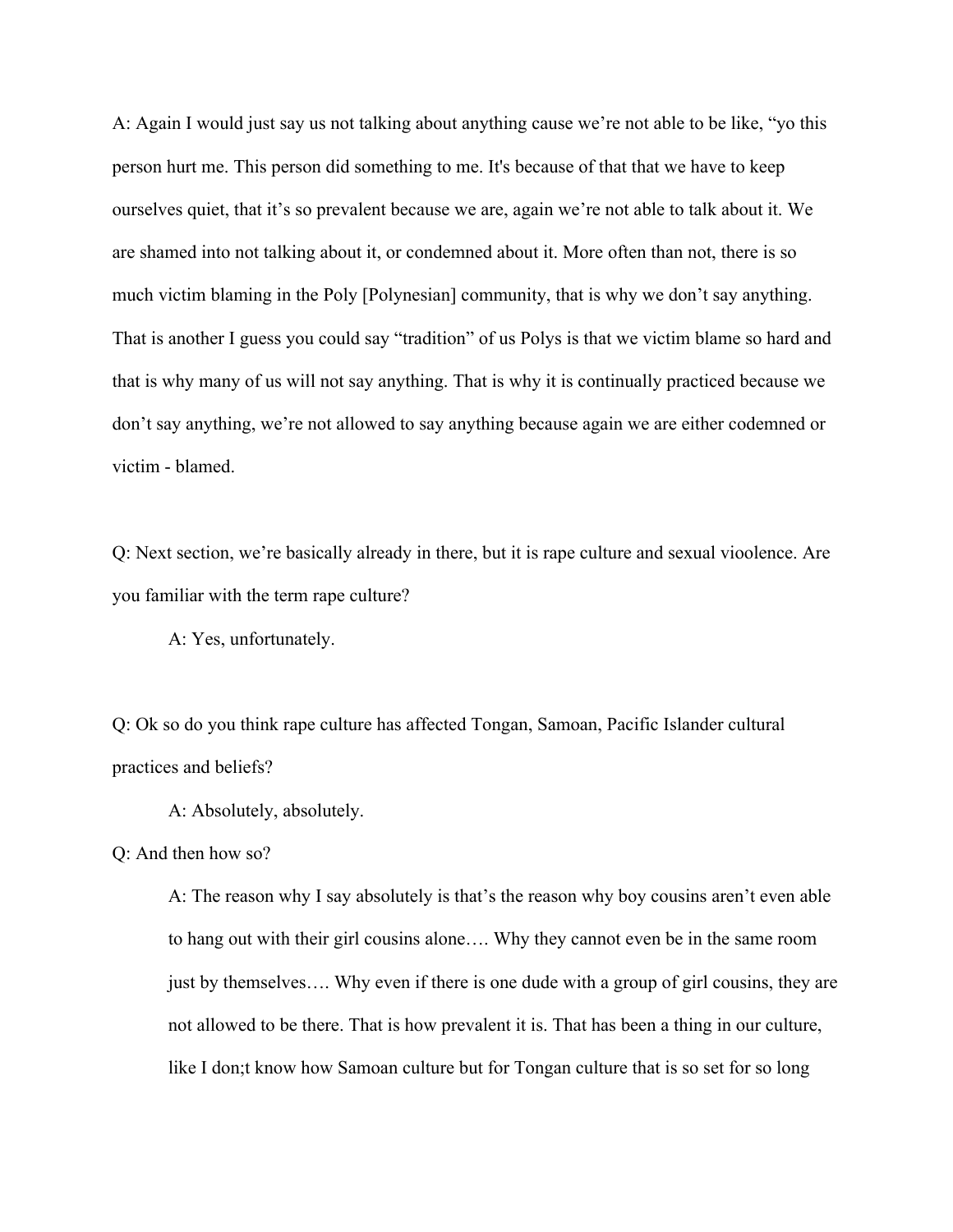that it has happened forever now. I don't even think our uncles and grandparents hung around our female aunts and shit. That would be a tradition right there is

# *Interviewer: yeah, that was affected*

Narrator: Yeah that was affected by it. Honestly right off the bat that comes to the head, cause I remember hanging out with my family in Waipahu, we called it Tongan ville, and I was just hanging out with one of my cousins and we went down to hang out with our other cousins and the girls stood on one side of the house, like all the way on the other side of the house. They were drinking beer and drinking and shit and I was tryna hang out with them and our boy cousins were calling me the whole night to hang out with them. And at that time I didn't understand until like later or the next day whI was like, "what the fuck?" To my other cousin, the one that I went there with and they were like, "yeah you're not supposed to do that that's why. Tongan tradition says you're not supposed to hang out with the girls." So that would be the one thing that I could see like a Tongan tradition was affected by rape culture.

Q: And going off of that question specifically, how has that changed the treatment of women in the culture?

A: Honestly I feel…

Q: Or do you feel like there is no difference between treatment?

A: Oh no absolutely there is a huge ass difference. The reason I think that is because again, it goes back to the tradition of boys and girls have to be separated. I feel like because of that it has created an objectification of women from the men's side. Because of that objectification, it has continueally made rape culture prevelent. That's just my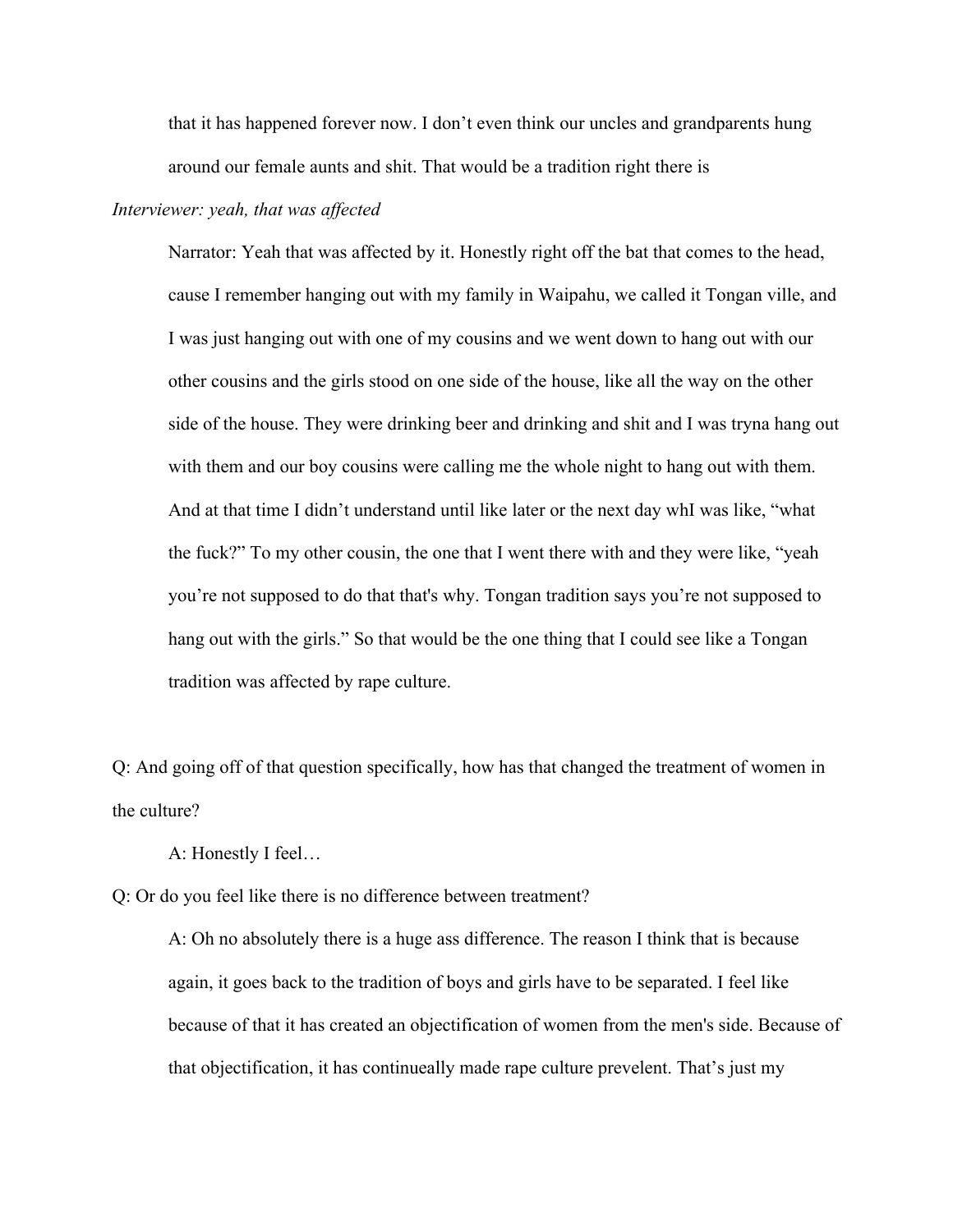perspective. I could be terribly wrong, but that's just something that I've noticed because of the ostracization between the genders, it has created this chasm between them and it has caused the men to look at the women like "oh!" Type of shit.

Q: This next question is kinda misplaced in the guide, but what are your thoughts and feelings on the treatment of Pacific Island women and their bodies?

A: I think it's horrible just because a lot of our culture, especially towards the more feminine side of our culture has been sexualized. Not even by our own men, but just as men in general, globally I guess you could say. Women have been so sexualized because it and because of that I think there's a lot of, again there the objectification which has made rape culture very prevelent in our culture.

Q: And again going back to that question and kind of bouncing off that question, what are your thoughts and feelings on Pacific Islander women and their sexuality as well as Pacific Islanders in general?

A: Can you repeat that just so I can like… I guess gather my thoughts well.

Q: Yeah we just can answer the Pacific Islander women and sexuality first and then we can talk about the broader..

A: I feel like colonization has a lot of impact on that sexualization of Polynesian women just because it brought over purity culture. And I'm not saying that purity culture wasn't already a thing in the Poly community I just think it made it more prevalent I guess you could say. And I feel like that in it of itself was very damning just because a lot of women aren't able to talk about their own sexuality or just their bodily anatomy in of itself. I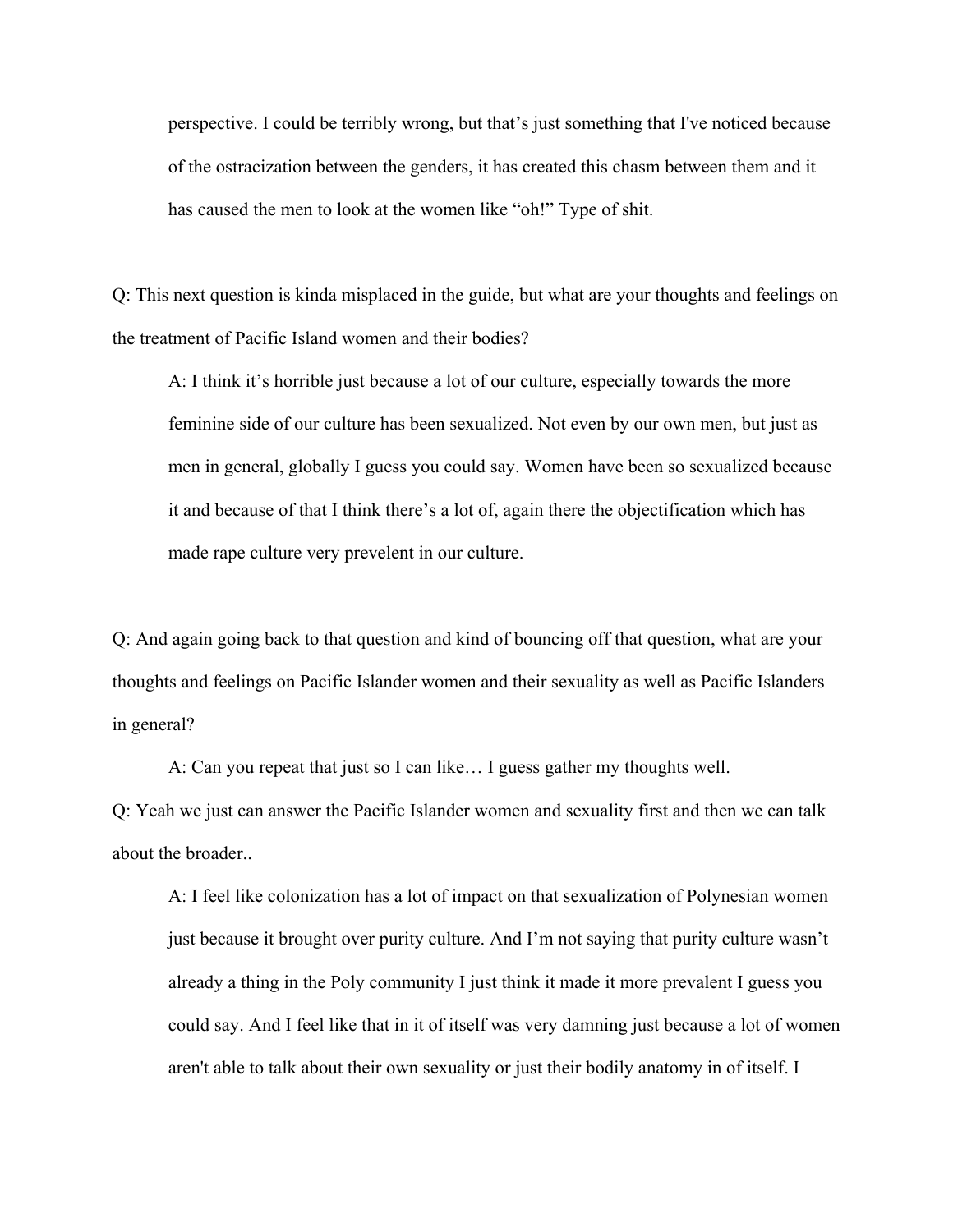know for a fact that for men or for us guy cousins we're not able to really talk to our girl cousins and stuff about their periods and stuff and that's just the most simple thing. But there's like sexual proclivities and shit, they're not able to be like, "hey, I fucked around I think I might have caught something." Or like the moment, I hate to say this but the moment they are SA'd or sexual assulted, they're not able to talk about it because of this purity culture… because again it circles right back to the codemnation or victim blaming. Because instead of them getting help they're now blamed for their so-called loss of purity. I hope that makes sense.

Q: Yeah , yeah. And then can you talk about your thoughts and your feelings on just the issue of sexuality for all Pacific Islanders that's probably a taboo topic as well.

A: I feel like we should talk about it more, just because… I guess you could say that the cure to ignorance is education. And by being able to talk about this we're able to actually be educated on it we're not ignorant, cause I've known so many Poly dudes, not even just Poly dudes just Polys in general, who know nothing about sexuality or STI/STDs they know little to nothing about these things. All they know is the bare goddamn minimum. "Oh I put it in and see- sawed that bitch," like that's all they fucking know and I'm just like, "No, there's a bit more." And I feel like if we're able to talk about it, it could help them not only in their own safety and health, but also in their own pleasures. You know what I mean?... Because they know what to actualkly do when they fuck, idiots. I'm just saying, how many of these mothafuckas go into fucking and they're just like, "oh wrong hole," no shit sherlock. And that's what I mean. They can't tell the clitoris between their own ass like what the fuck? I'm gay and I fucking know this like what?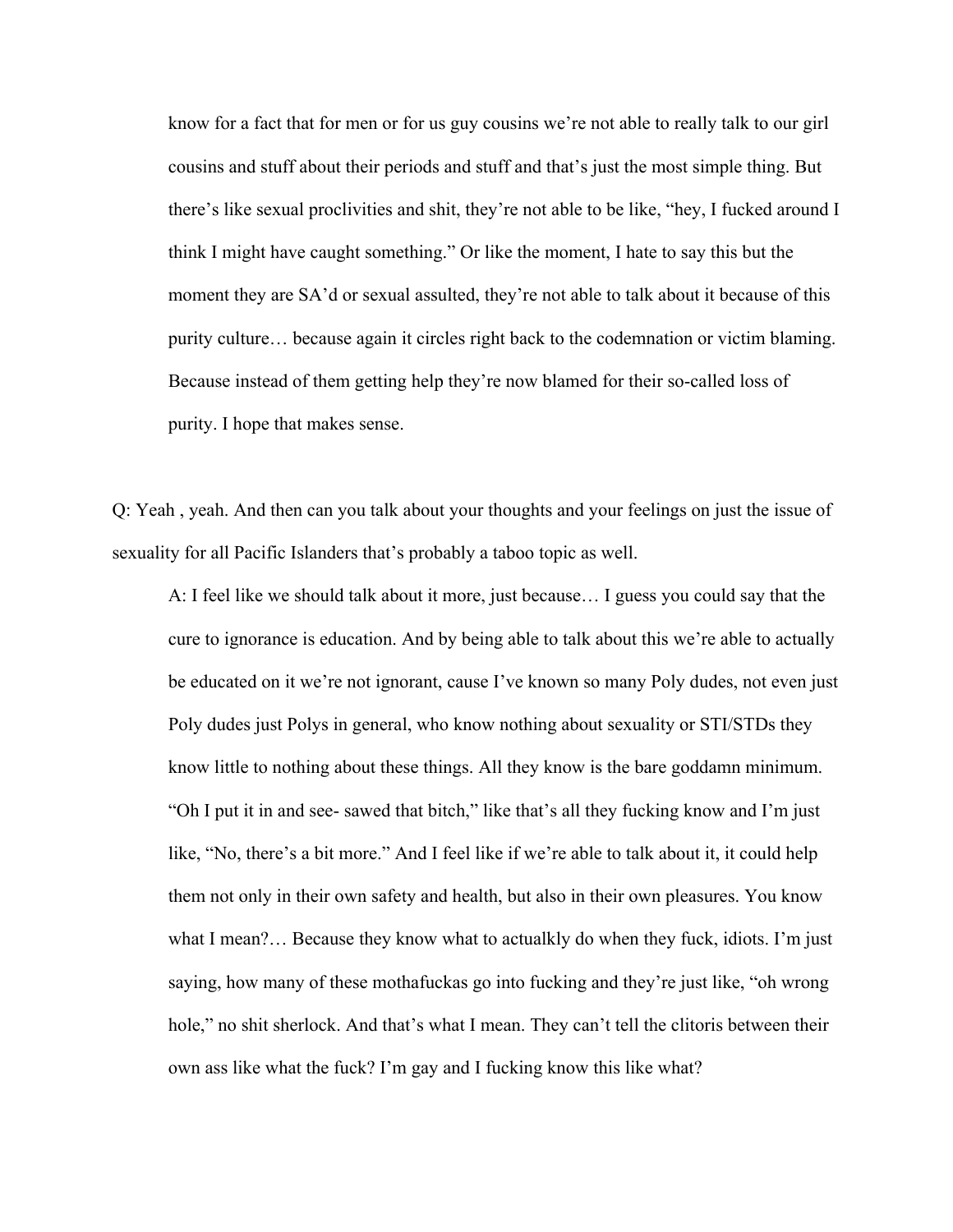Q: Thank you, thank you for your answers. Do think the silence around rape culture and sexual violence impacts Pacific Islanders, Tongan, and their mental health and well - being?

Narrator: Abso - fucking - lutely!

# Q: And how so?

A: Abso - fucking - lutely. What a lot of people who, or mostly men who don't know how it is so be SA'd [sexual assult] or rape, is that that type of shit, to have that happen to you, is absolutely traumatizing. Is it so damaging to the mental. Like… there are reasons why so many people who've been SA'd or raped have to go fucking therapy because they have PTSD, depression, anxiety, all these types of shit because there is so much... it's such an impactful thing. I feel like… wait what was the start of the question?

# *Interviewer: how does the silence around?*

Narrator: yeah like us not talking about it makes, again it goes right back to the silence thing. We don't talk about it and that's what makes it more prevalent because it's so … it's not so much that it's normalized, like it's normalized to a degree that it's felt that they are able to do it continually without being condemned for their actions and that right there is why we need to talk about it. I hope I answered that well.

Q: Yeah you're good, you're doing fine. And do you believe that this is connected to generational trauma?

Narrator: Abso - fucking - lutely!

Q: and family dynamics?

Narrator: Abso - fucking - lutely! Are you shitting me?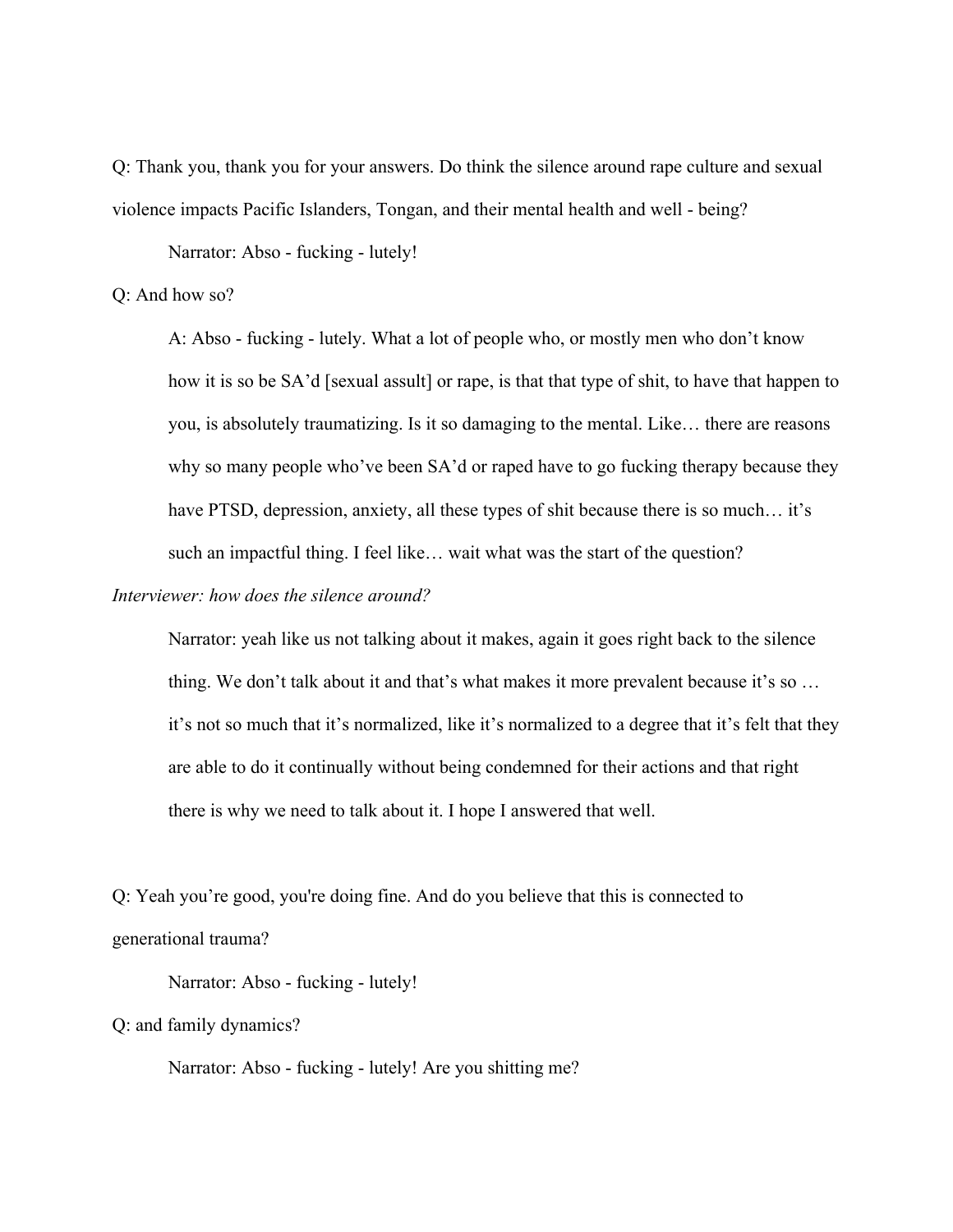Q: And then just go ahead and explain your feelings and thoughts on these connections.

A: The reason why, like are we talking about how rape culture and how us keeping silent about these things …

Q: Yeah how does silence of rape culture connect to unhealthy family dynamic and generational trauma? Sorry.

A: No it's good, my ADD brain takes a second to process shit. But like so us keeping silent about this, it totally helps like perpetuates an unhealthy like family situation and totally perpetuates generational trauma just because again if we don't talk about it, how the fuck are we going to learn? Again, just be like… if someone in you family was SA'd or raped they will never tell you. Well it's not so much that they will never tell you, but it's more like this silence of ours. They won't feel comfortable enough to tell you and that right there is also something that's pretty fucking damaging to someones mental, to their psyche and shit… and that right there just because of how much that hurts them mentally, that could affect the family dynamics because if they don't get any help or they don't have a shoulder to lean on, they will lash out in one way shape or form, be it towards the family themselves or to themselves; because they have no outlet or a healthy outlet because again we are not taught a healthy way of coping with these types of things. That right there is just family dynamics generational wise, again because we are silenced it'll keep happening over and over again and no one will stop it because we are silent about it. And that is what perpetuates this generational trauma and even if it doesn't happen to the next generation, the generation that it did happen to will end up passing on a form of their trauma. The generation after may not have been sexually assulted, but the generation that did will pass a form of trauma to the newer generation to supposedly protect them. But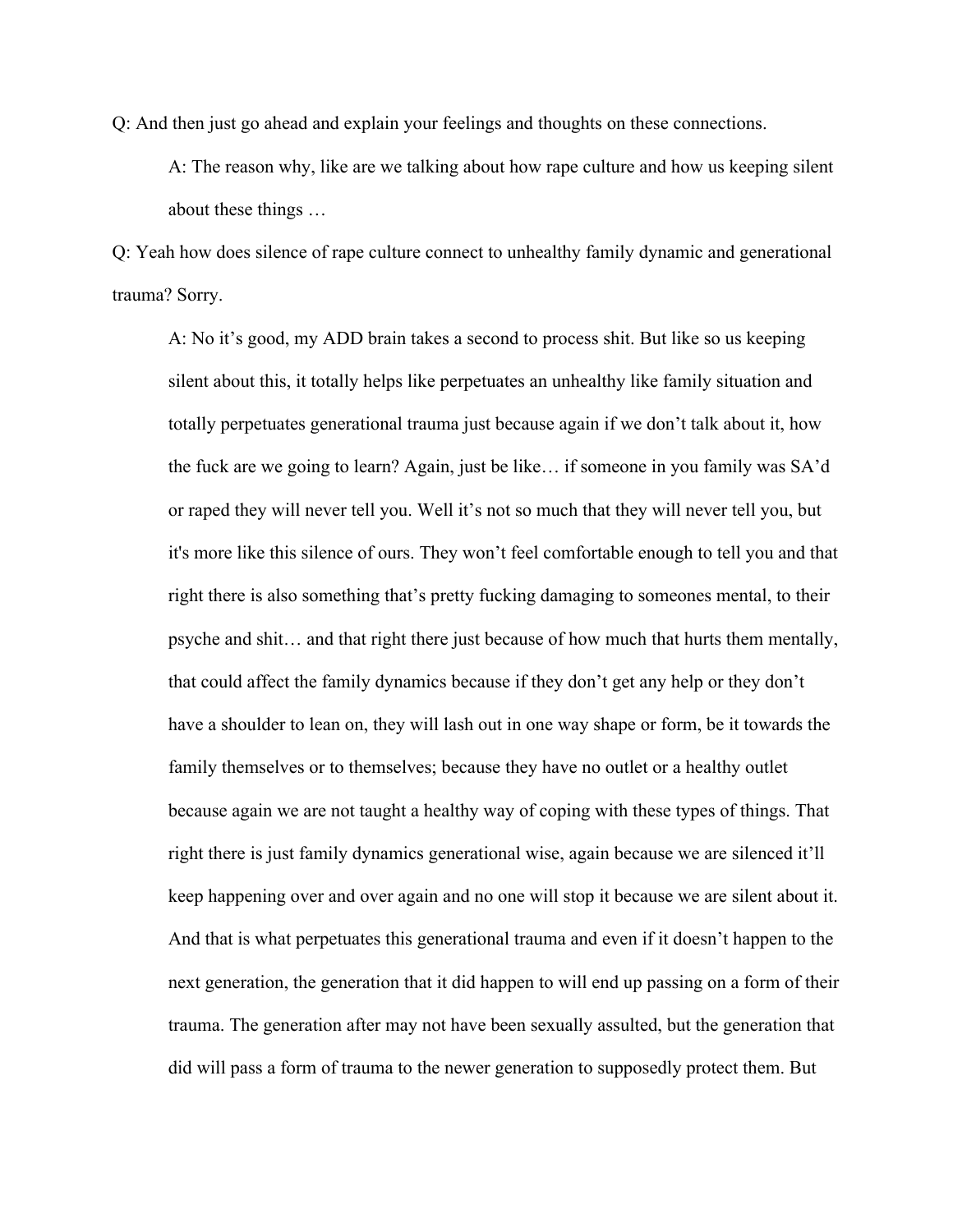unfortunately a lot of times by them doing that it's very unhealthy and it does perpetuate another cycle of trauma. I hate how I'm continually saying trauma but whatever.

Q: So the next one is… are you familiar with the Eleni 'Iongi story?

A: No

Q: So back in 2020 when Covid was rampent, in the Decemeber Eleni 'Iongi posted a live video on Instagram and she talked about her own rape story. She also mentioned other who with her and were also raped and then she called out a bunch of the rapists. She called out all of the rapists actually.

Narrator: Good for her! As she deserves!

Q: So open a door for a lot of Tongan to share their own experience with rape culture anbd sexual assult, however there was a lot of other people.

Narrator: Backlash.

Q: Yeah there was a lot of backlash that came with. A lot of people were doubting her and her story, and coming to the defense of the rapists, and there was this big whole thing about it.

Narrator: First off props to her, props to fucking her to having the balls to against the fucking grain, to go against tradition and being like, "Yo this fucking happened." Props to fucking her, hell yeah! Okay okay sorry keep going.

Q: No you're good because the question is what are your thoughts or feelings about that? A: Mad fucking respect bro. That is some good shit, but that's what I mean though us keeping quiet about all this shit. But her opening up about this and how opened a door. It has been able to shine light on a problem, a very deep and horrible problem in our culture. And how she backlash against that, that is exactly what I mean when I say our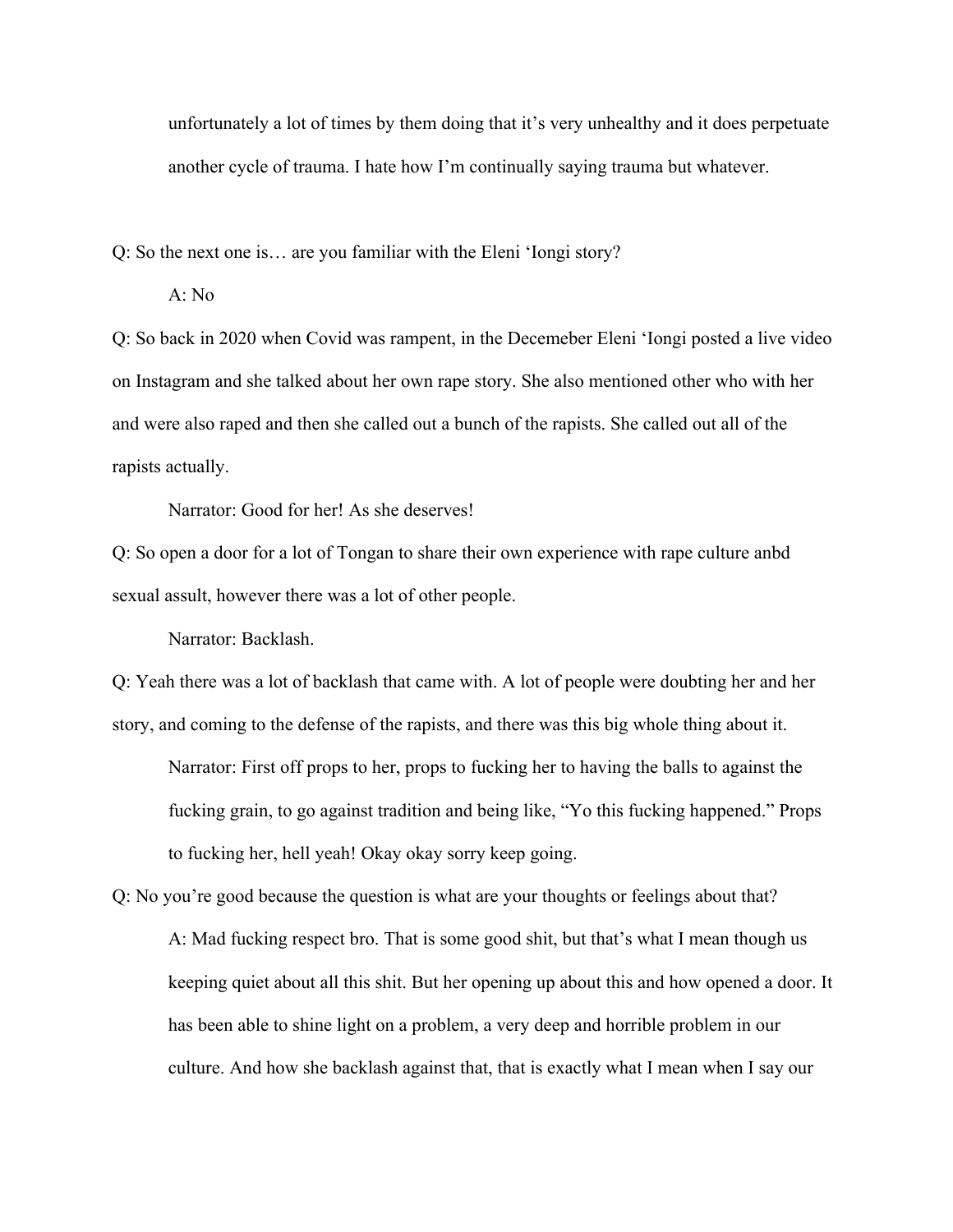culture has a problem of condemning and victim - blaming. So for her to … and like that's the thing like I know for a fact that she knew she was gonna get that backlash and for her to go out and tell her story, fucking mad respect bro. Oh my God! Cheers to that! Fuck yeah, hell yeah! And like again it helped so many Polys, especially our Poly women, our Poly queens to actually be like, "yo this is a problem!" And to actually talk about that and get these predators away from us and our kids. I think thats fucking great because that's something that need to be done. All these fucking horrible fucking people, all these assulters and shit are now having to face to consequences for their actions, they are now having to take responsibility for their actions and I fucking love that. I love that so fucking much and those people who were tryna give them backlash, fuck them! They are the exact reason why for so long no one has said shit and why this has continued on for litteral generations. Litteral fucking generations. They are the problem and I don;t give a fuck if they get mad at me they can go kiss my ass. You can keep that in there.

Q: So we're just going to come of Eleni and her story. What are your feelings about Eleni and the conversations that she sparked within the Tongan community? A lot of people argue that she challenged Tongan culture.

Narrator: Exactly

Q: On the other side she challenged just rape culture within the culture.

A: I feel that either way her challenging Tongan culture or rape cultures was the fucking move, was the fucking move; because what a lot of people don't fucking understand is rape culture is Tongan culture at this fucking point in our generation by now. Tongan culture is rape culture because of the shit we had pepetuated for litteral generations. We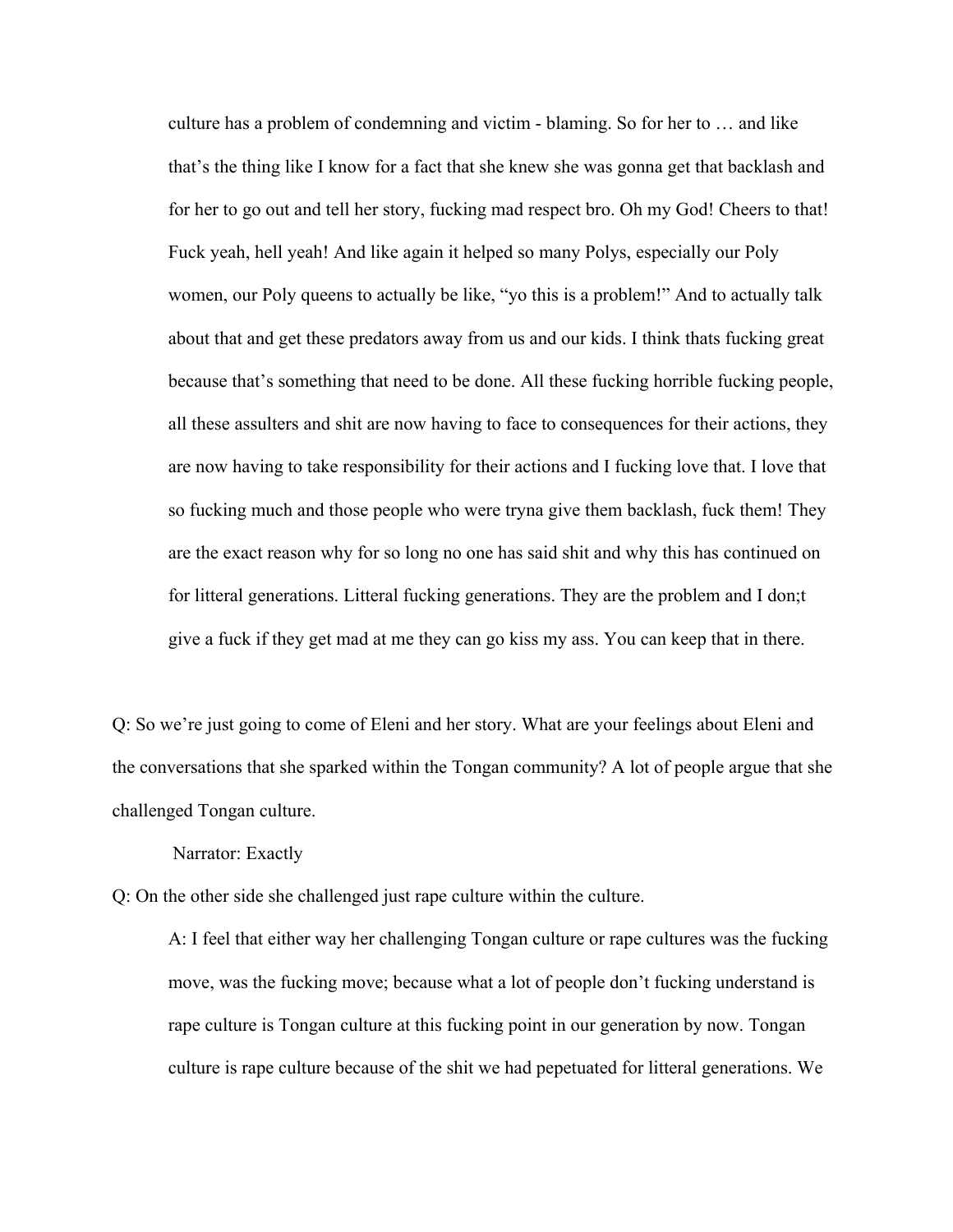have let if fucking take root and grow and turn into this horrible fucking thing that we now as the younger generation have to fucking deal because our parents didn't want to. So for her to fucking shine light on this shit is fucking great and her challenging that shit is exactly what's fucking needed; because we need to kills now so that later generations don't have to deal with this. So that they can stand up an be like, "hey something happened to me, I need help" and they are actually able to get that fucking help. So for her... again mad fucking respect for her to challenge these so - called traditions and that's what people don't understand is, traditions need to be challenged, they need to be challenged because if not we perpetuate all this bullshit and we don't need to. This is a different generation. We don't need to keep the traditions of our ancestors. Yes, memorize them. Yes, keep them dear in our heart, but if they do not serve us and all they do is hurt us… destroy it. So again her challenging these so - called traditions, I fucking love it and I have nothing but respect for that. That is great!

## Q: Do you think more videos like hers should be shared?

A: Absolutely, absolutely. The reason why I think this is because not only to shine light on the situation or this rape culture in our community and in our traditions and shit… it gives other people, like again how people, women in our community who stepped up and were like, "yo this is what happened." Can you repeat the last part of this question please?

#### *Interviewer: Yeah, do you think more videos like hers should be shared?*

Narrator: Absolutely yeah…. That's what I mean though it just gives people the courage to actually speak their truth and being like, "yo this is happening, we need to put a stop to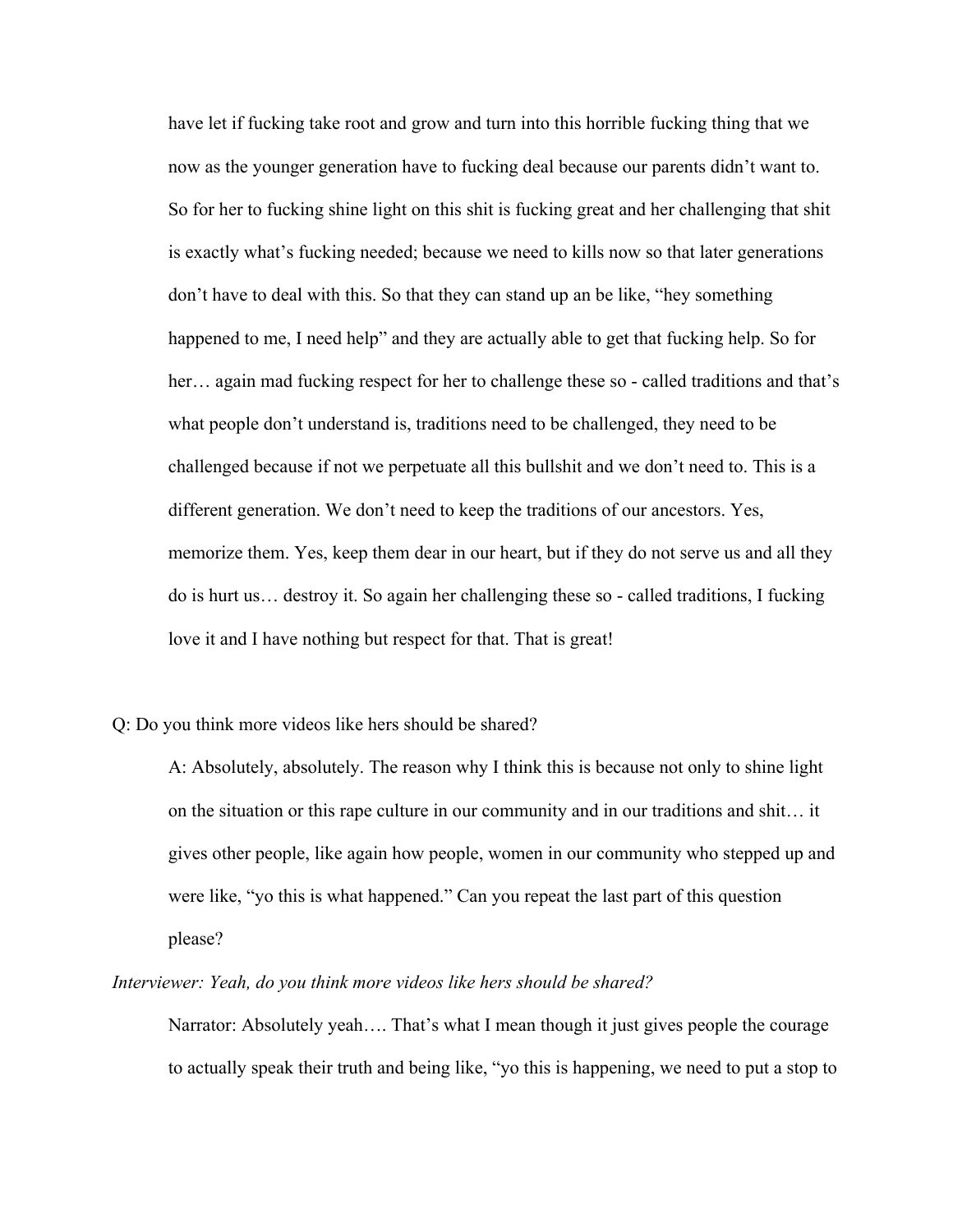it," but also a reason why this needs to be done, is bacause a lot of fucking times… if we're talking like legally wise rapists aren't held accountable to the degree that they should. As a society if we're able to put pressure on not only our legal system, but the culture itself it could very well make this so - called tradition, these so - called fucking traditions that shouldn't be there disappear if not at least like alleviate a lot of the fucking issues.

Q: Videos like hers coming out with stories of sexual assult and rape, should we continue to use instagram live as a form of communicating these intimate stories? What are your thoughts on using social media?

A: I think that is more of a personal thing, that should by a case by case thing because if the victim themselves wants to use social media as a platform fucking do it. I encourage that shit because it sends their message on a bigger fucking scale than them just talking to their friends and family that in it of itself is very fucking healthy. I know this only like for the like Poly community, but rape culture is very prevalent glabally. If a small little community, like our Poly community is able to be like, "yo this is happening," it could very well help other communities talk about this shit and I think that is great. We need to have this conversation. This is a very important conversation that we as a species need to have. Again I hope these are making sense because my mind is fucking fogging right now.

Q: No you're good. I'm actually skipping some questions because you're already answering them.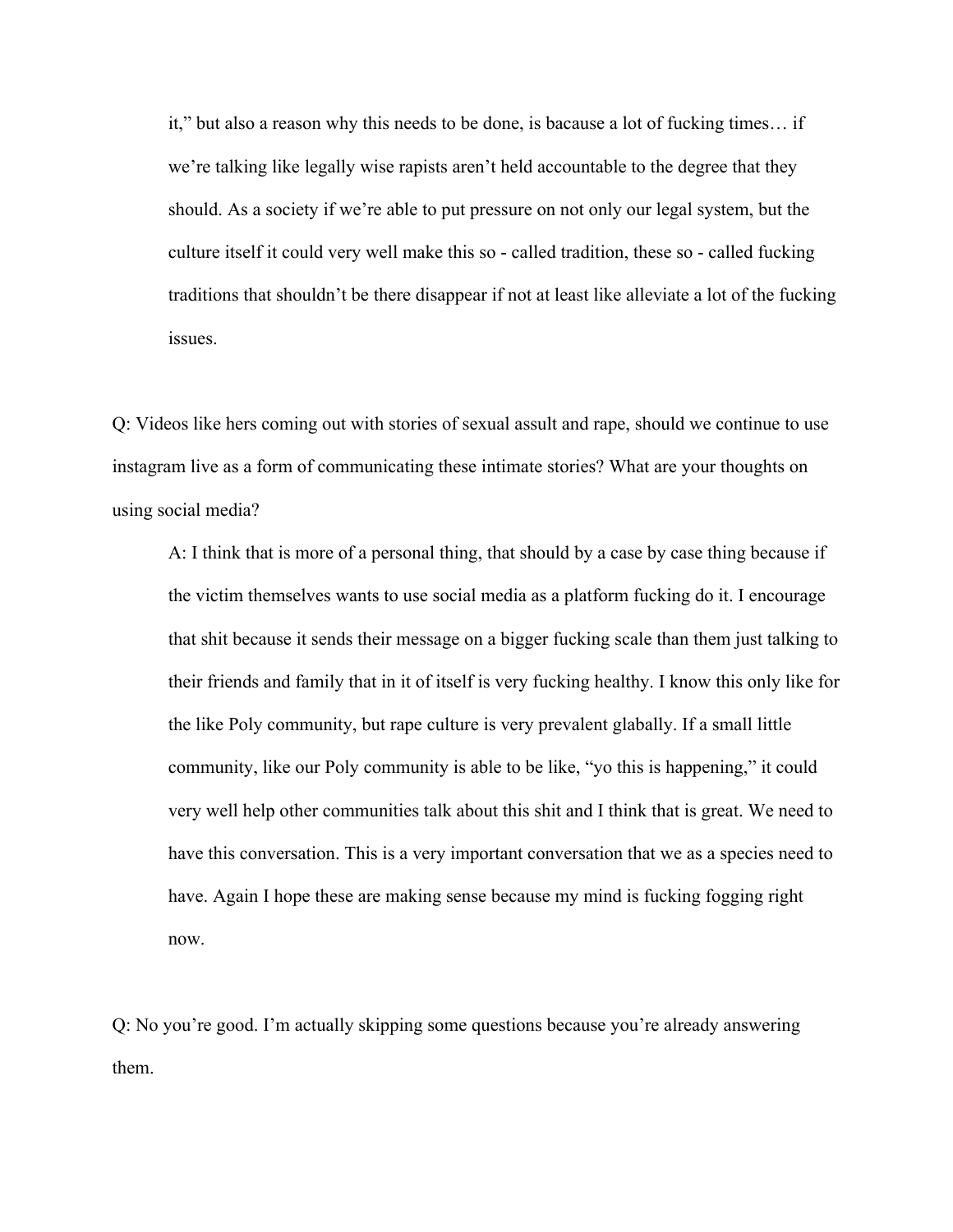Narrator: Oh oops.

Q: But no, that's fine you're good. What are some of the reactions you have seen from Pacific Islanders when not necessarily her story, but any rape story comes out?

A: I'm a be straight up, I fucking hate it. I fucking hate it. I hate their reactions. There are a few times when I see a group of Poly dudes, I've only seen one actually. There was this one podcast when a group of Poly dudes were talking about and they were giving it the light it needed and they were talking about it respectfully and they weren't victim blaming. I fucking love that, bu the problem is more often than not every reaction that I've seen other than that one podcast, has done nothing but codemn and fucking vitcim blame and that needs to fucking change. I think we need to have a conversation on that as well because victims should never fucking be blamed; but unfourtunately that is what is considered normal and the right thing to do in our culture and it's fucked up because the should not be happening. That is what I mean, no I don't like the reactions. The reactions can go fuck themselves, the people who make these reactions can go fuck themselves…. To put it nicely.

Q: This question is a little more personal and you can choose to answer it or not, have you ever been in a position where a person has come to you with their story [of rape culture and sexual assult]?

A: Oh fuck. Too many, too fucking many. There is a statistic around where more than 96% I think percent of them women have had these issues. And all I can say is as a gay man, I have many fucking women as friends, many, like most of my friends are women and every single one of them have always come up to me and be like, "yeah I've had this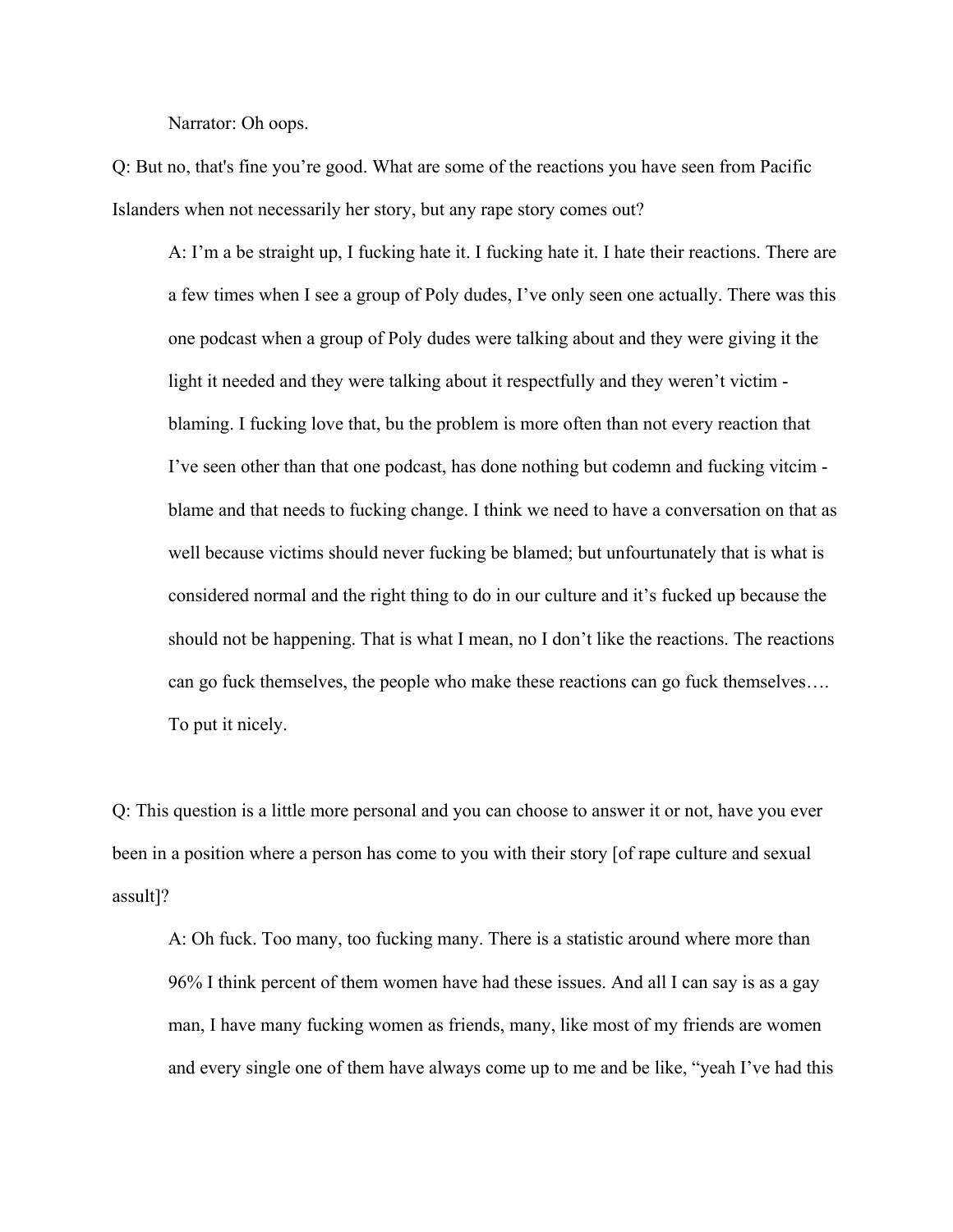happen to me," and they've told me their stories and I'm just like, "yeah.." So yeah I've had, I've had quite a few and don't enjoy any of the cause everytime it makes me fucking livid. Was there another part of that question that I need to answer? *Interviewer: No I just broke up the question so you answered that part.*

Narrator: Oh okay okay

Q: What were your responses? [when people have come to you about their sexual assult experience]

A: Anger. Absolute fucking fury. I fucking hate hearing this. Considering I myself have gone this a situation I have been SA'd it makes me absolutely angry that someone had to go the same fucking situation, if not worse than my own. So it makes me fucking livid to know that men or just people ingeneral have this type of ego or they believe that they have this type of privilege or whatever the fuck you want to call it, to be able to do this another person… and it fucking infuriates the fuck out of me.

Q: Do you think your reactions would change if you were put in a situation where that person that came to you with their own story is accusing somebody that is very closely related to you?

A: No, no I wouldn't change shit. I would still choose the victim. I would rather choose a liar over a fucking rapist any fucking day, any fucking day. If they're lieing then that means I fuck up in my judgment, but you know what that's fine; because at the end of the day if they're not lieing and that person that person that supposedly was close to was rapist I don't want fucking nothing to do with them. So no that won't change shit because again, I would rather choose a liar over a fucking rapist.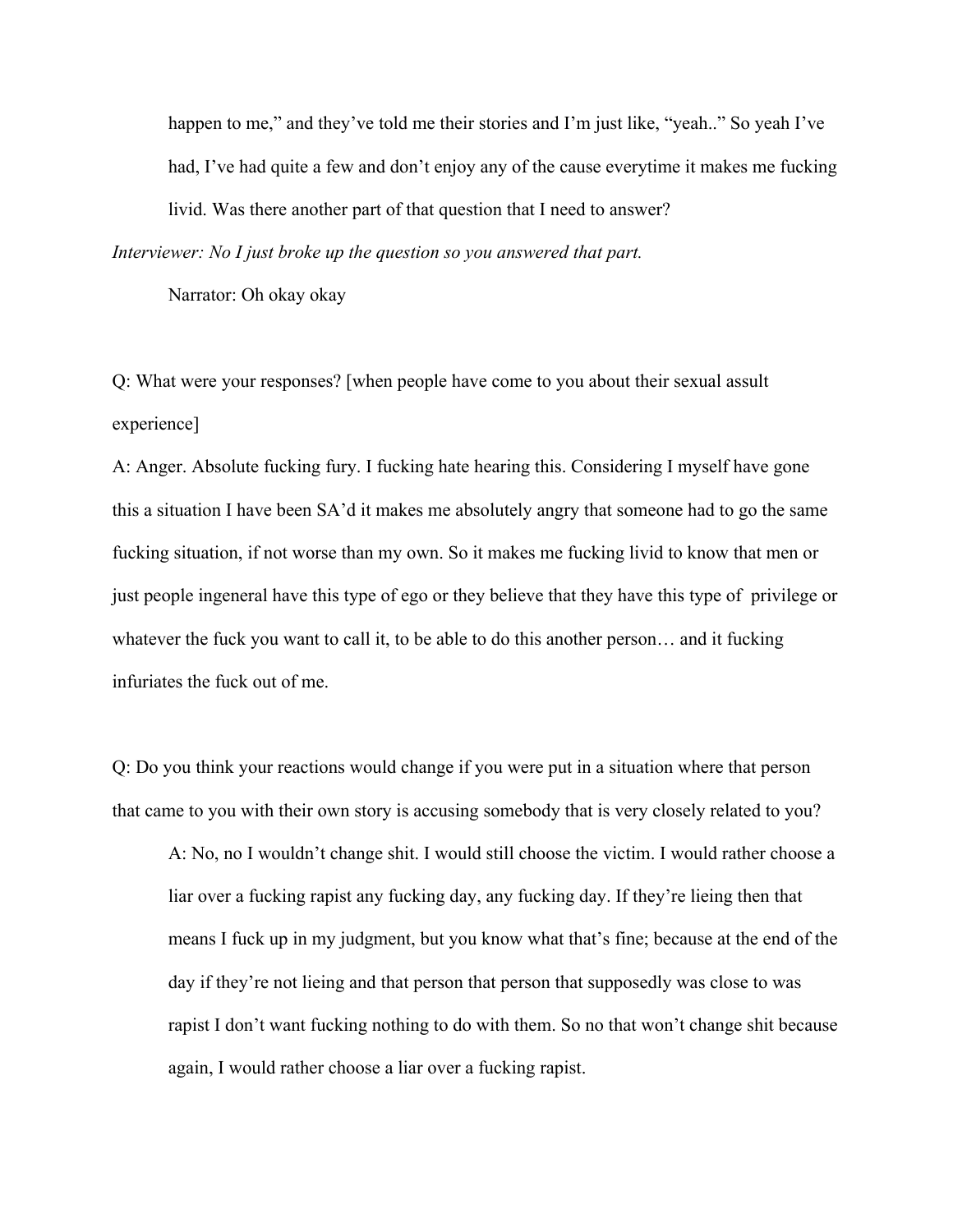Q: Would you change your reaction to any of these interactions that you've had when survivors have come to you? Do you think you'd want to change your reaction?

A: Absolutely not. Abso - fucking - lutely not because a lot of, not even a lot of, every single one of them deserves compassion and empathy. My feeling of fury and righteous indignation is my own, but my reaction towards them is always compassion and empathy no matter who it is and what has happened. That is always the reaction and I will never change that because that is exactly what the fuck they deserve.

Q: Alright that question finished that little section in the interview. Okay the last section has to do with culture and healing if they can intertwine. So while this issue is still prevalent, unfortunately, in our Pacific Island families. What are some examples, like you mentioned one already, but if you have any other examples of Tongan and Pacific Islanders addressing sexual violence in the community in a positive way?

A: So the one thing that I really love about our culture is that… I don't know how it is for other Polys but I know for Tongans there's no such thing as cousins or like great aunts and great uncles. It's grandma and grandpa, and brother and sister. That right there shows that we are a tight - nit fucking group and that in it of itself is a very useful and very important healthy tool that we could use againts rape culture itself; and being able to heal our victims. Again we are so tight - knit that we are able to do this. Like I go over to my cousins house all the fucking time if I felt like it, if I wasn't so introverted. I could go over like literally, even our so - called distant cousins, I could go over and be like, "hey I'm stopping by," and they wouldn't stop me. I would just go over and kick it. That just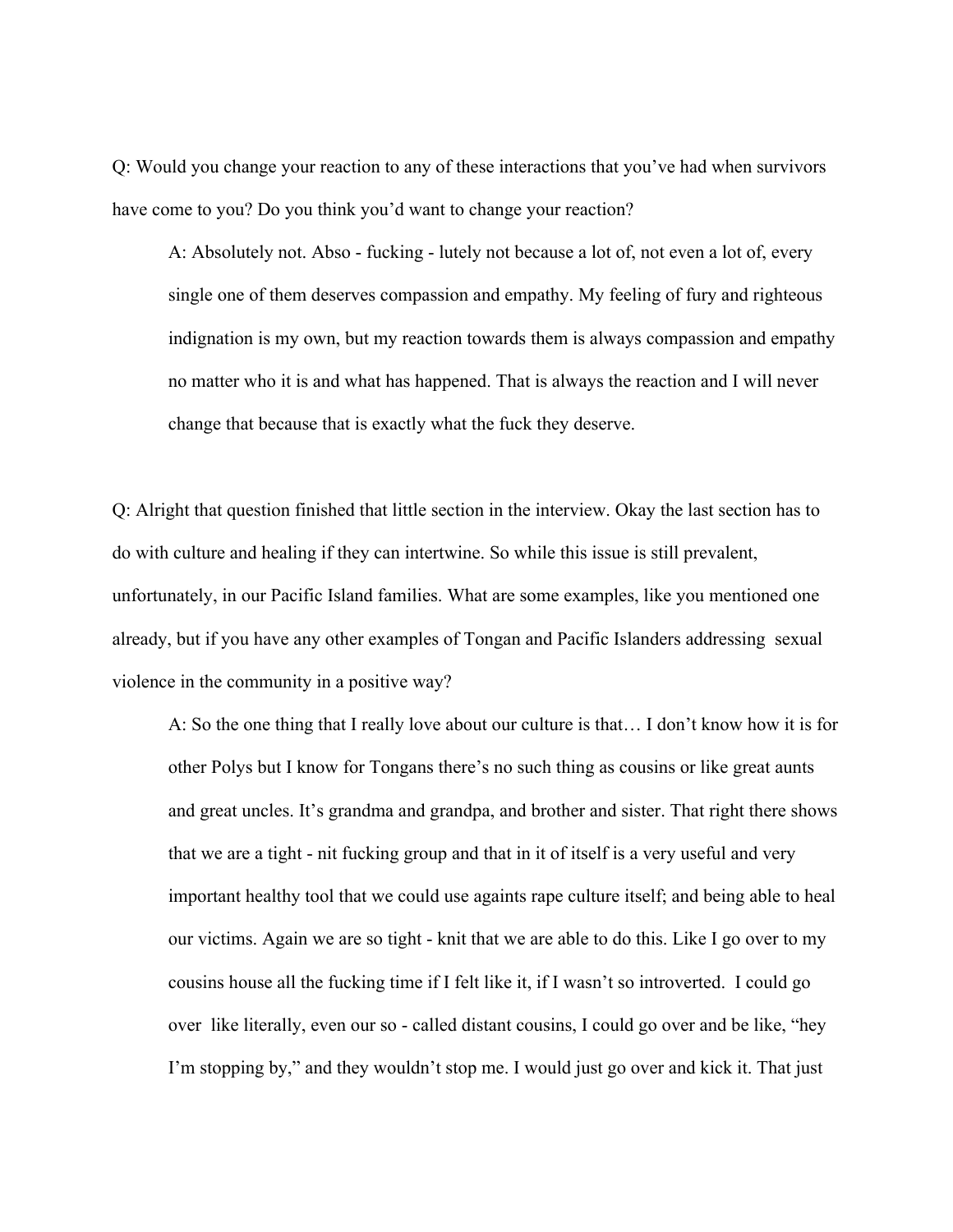goes to show that we are a very tight - knit fucking group and that right there is again a very usefull tool that we coiuld use and to stop these horrible traditions that our ancestors and our elders have kept. So that is one tool that we could use very heavily. So are we just talking about our own culture?

*Interviewer: Yeah mainly about Pacific Island cultures.*

Narrator: Yeah than right off the top of my head that would be the best one that I know we could do. I know so many family member who will talk all the fucking time for litteral fucking hours and I don't see why not we can;t talk about these things and help each other.

Q: Yeah yeah. Do you have an experience you share that was a healthy supportive interaction between you and your family about a serious difficult topic like sexual assult or any other difficult topic?

A: So when, I'm not gonna say names but when a cousin of mines; she was the party type, nothing wrong with that you know she was having fun she was young fuck it. She liked to go out and have fun, none of us stopped her because she was grown fuck it. It was fine more often than not she was safe, but one night unfortunately when no one was there she went to a *kava club*, a kalapu. She was raped, to put it nicely. You can't really put that nicely. After that she came out with it to all of us, and we as a unit decided to fight against that. And I feel like that… and that right there shows that we are able to go against this in a healthy way. We didn't just help her try to find justice, but we also connected her with people in our own community who are therapists and shit to help with this. They were able to give her, cause she had problems with sleeping, they gave her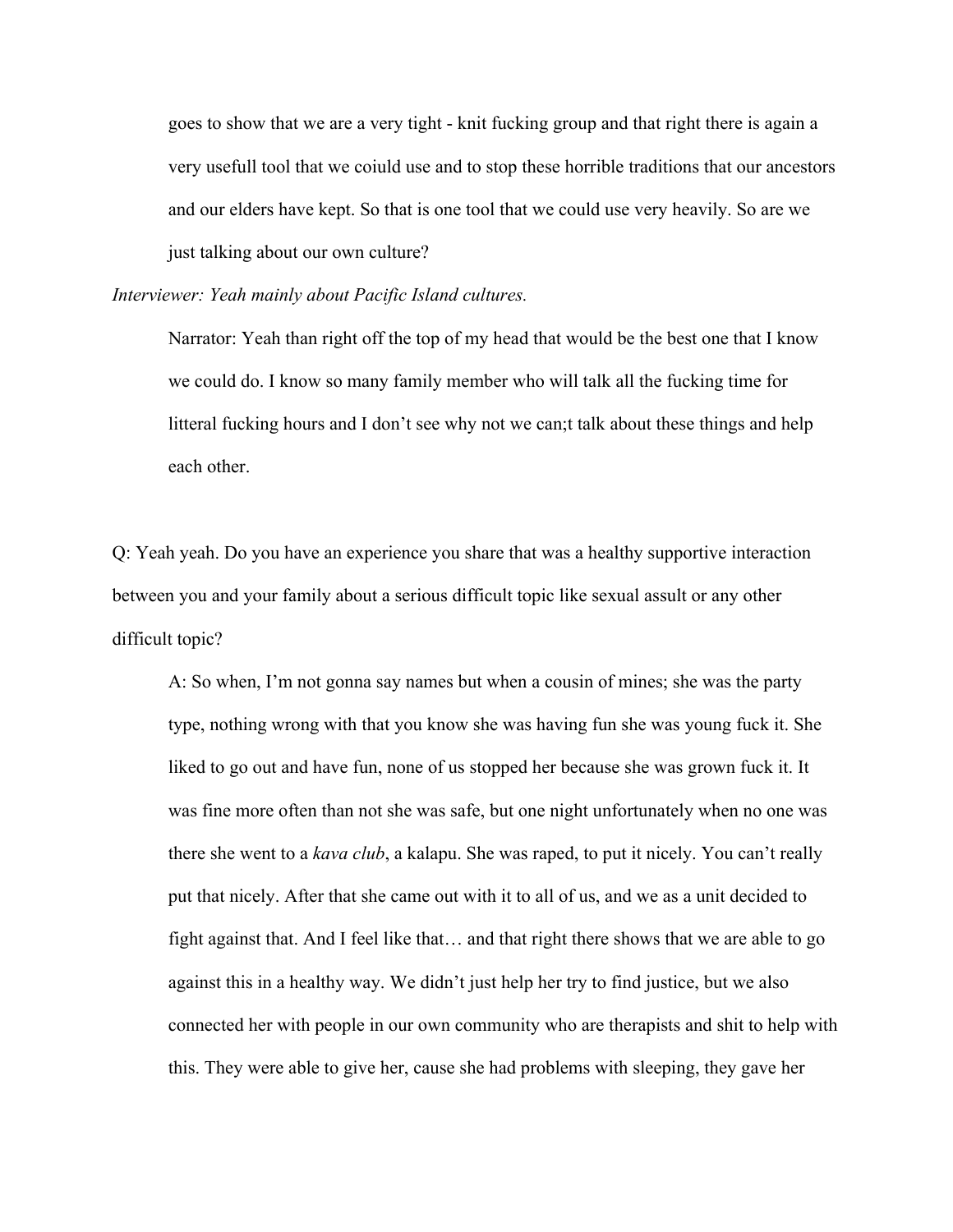sleep medication, they gave her sleep medication, they helped her with her anxiety, and all this other stuff. It just goes to show that we have the tools to go against rape culture and shit. That would be the best example, because I'm going to be honest with you, that's probably the only one that I could think of that was like… in a healthy way of being able to heal or work through that shit.

Q: So going back to Eleni and her story and the upsurge of Pacific Islands coming out with their own stories of sexual violence. Some Tongan have tried to combat rape culture with cultural values. Have you heard of the Faa'i Kavei Koula?

A: No, dude I don't pay attention to anything.

Q: You're good. So basically its four core values that were created by Queen Salote. It's pillars that create and hold the fale. So the foundation is '*ofa,* love and then the four pillars are faka'apa'apa*, respect*, tauhi vaha'a*, building and nurturing relationships*, anga fakatōkilalo*, humility*, and the last one is mamahi'i me'a*,* which is loyalty.

Narrator: Those are really good. I feel like they should add communication in there, but I guess that incorporates into most of those I guess.

Q: So the question is how have you seen these values, and you can have me go over them again, combat rape culture and sexual violence within our community?

A: Loyalty because I can see a lot of times… loyalty I feel like is a double edged sword because a lot of times in our own culture the person who… the predator themselves is part of the family so that is a double edged sword in it of itself. But again, just because it's bad it's also good because it means loyalty to the victim themselves. And that in it of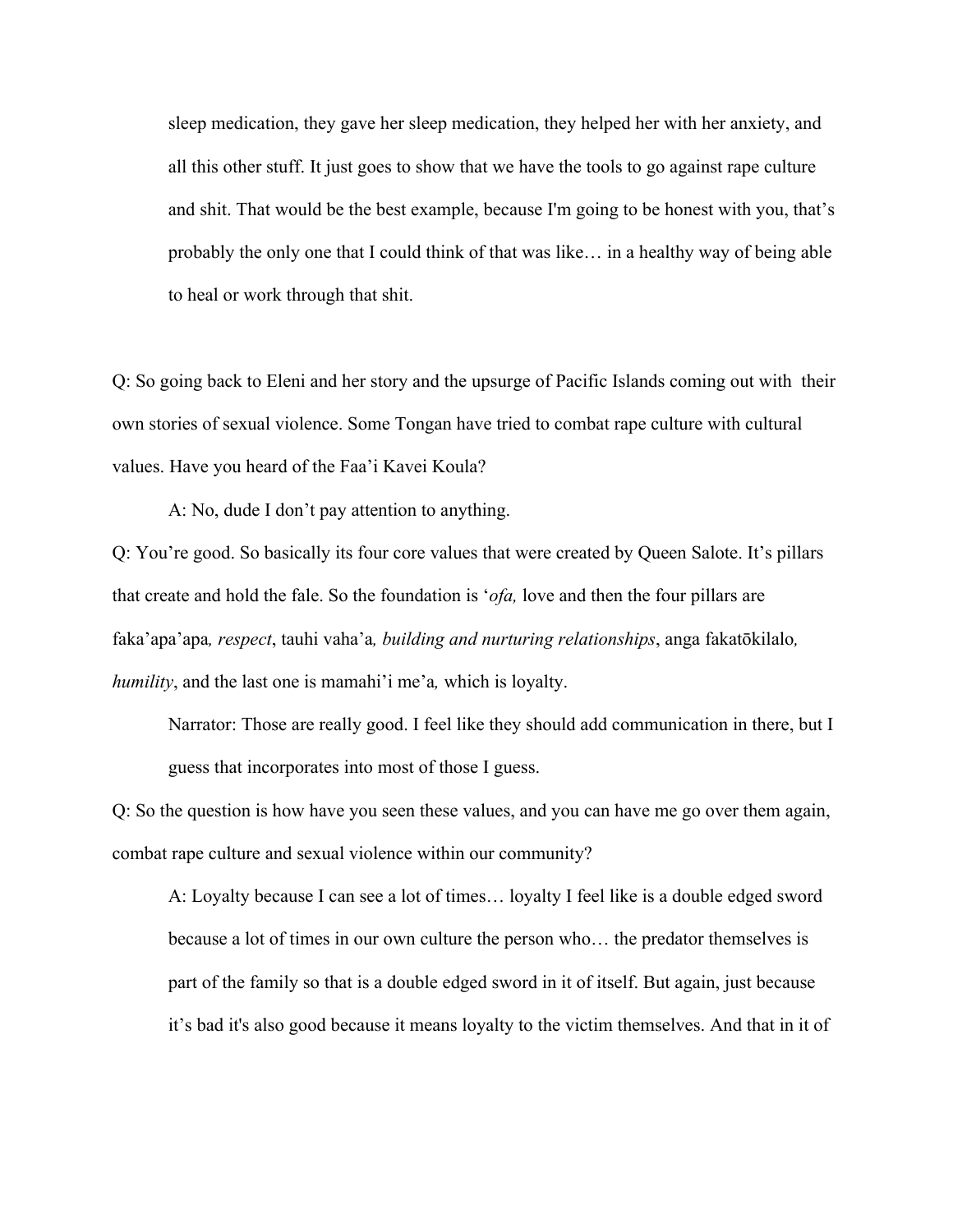itself can be good because there will be less victim - blaming and that is exactly what we need to let more victims speak up. What were the other three please?

*Interviewer: Respect, building andnutring relationships, and humility.*

Narrator: Building and nurrturing relationships itself is already like a great, great value to help lessen these [sexual assult occurences] because respect more often than not is what's lacking in these in rape culture. I feel like personally in my own situation, I feel like respect degraded the most or what was missing the most… not only in my own fucking situation but a lot people I've been able to talk to about these situations. And to be able to nurture respect is just like in my perspective, you're not gonna disrespect someone, you're not gonna hurt someone who you respect. The other two please?

Q: Humility and… so you talked about loyalty and you kind of talked about respect a little bit too, so then the last one is humility and then the foundation if you wanna touch on that is 'Ofa [*love].* 

A: Humility. I feel like humility would help the cause because again, a lot of times from what I was able to like… from my perspective a lot of times it's because of objectification. When you have humility there is less objectification, again in my own perspective, which is very like miniscule. As for love, you're not gonna hurt someone you love like that's not love, like these are really good core values. Do I agree with all of them? Probably not, but these are.. that itself is a really good building block of counteracting rape culture in my own perspespective.

Q: How have you seen your own culture help you in your own journey with mental health?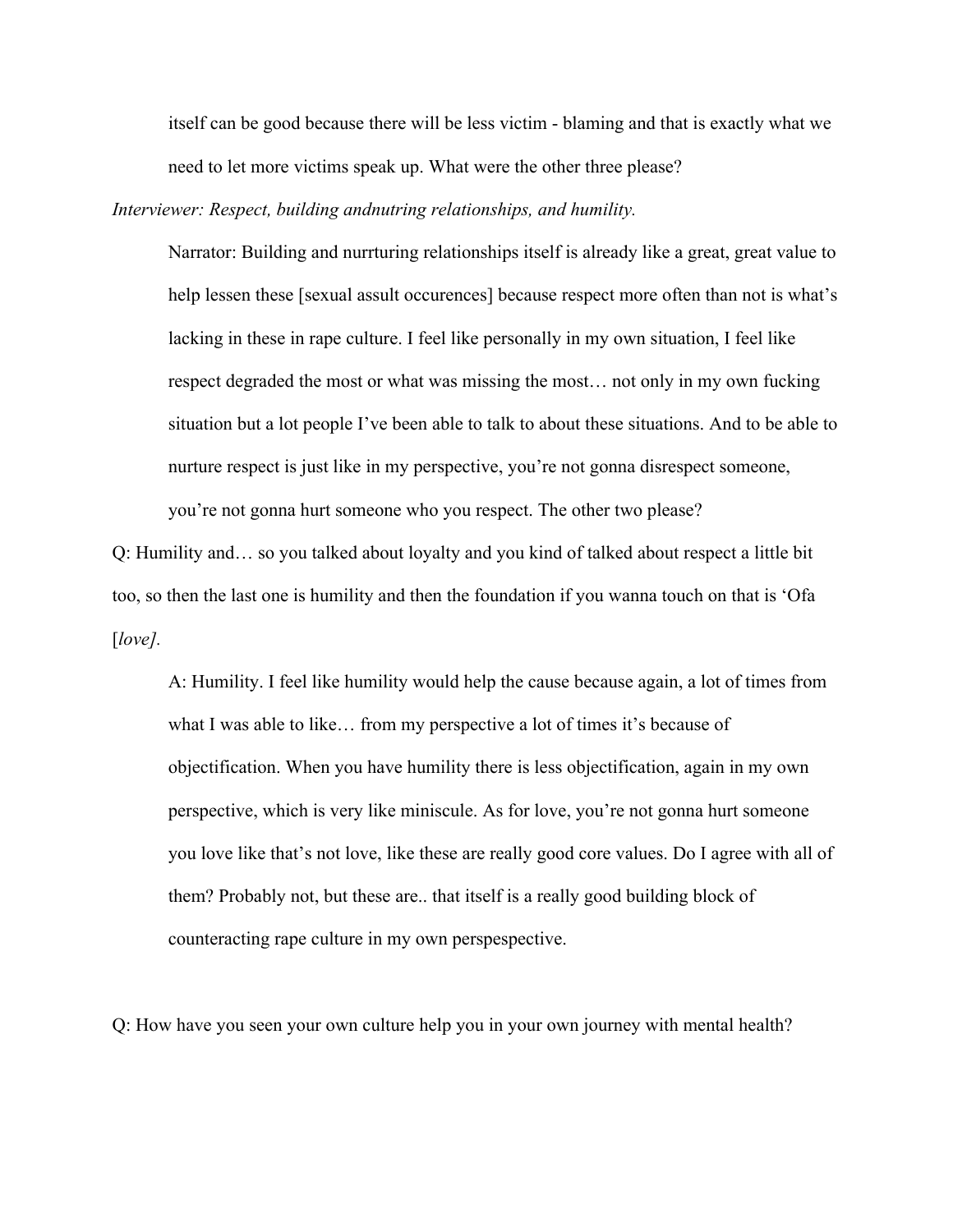A: The most I could say is… fuck that's hard. I personally can't say that I've had the greatest fucking help from the community … for many reasons, but I've also been able to get help to a degree by having someone to lean on. I did not have to talk about anything but I knew that I was able to lean on my own people, my family even without saying something simply because of the love. That's all I got.

Q: That works! What value do feel might best help the Pacific Island community in trying to raise awareness about rape culture and sexual violence?

A: Communication. I've made this very clear throughout this whole interview. Like the only way we're going to work through this or help each other is by talking, communication and unfortunately our culture is willing to talk about many things just not the important things, from my own perspective from what I've noticed. That is something I feel like we need to work on… immensely.

Q: And the last question, the million dollar question to end us off is how can we as Pacific Islander use our cultural practices or cultural beliefs as a way of healing and moving forward?

A: The thing is I may have talked a bit of shit about our culture throughout this whole interview… or a lot … but the value that I believe that most Polys have that we hold in high regard is family. And I believe that us using that value in it of itself is again, it's the same thing I was talking about earlier. I can't remember what it was about off the top of my head… oh us being tight - knit. That itself it very very useful for us counteracting rape culture and I feel like we can build on that without any prejudice or biases, we are able to heal and become better people. That's what I got on that and I'm stickin to it.